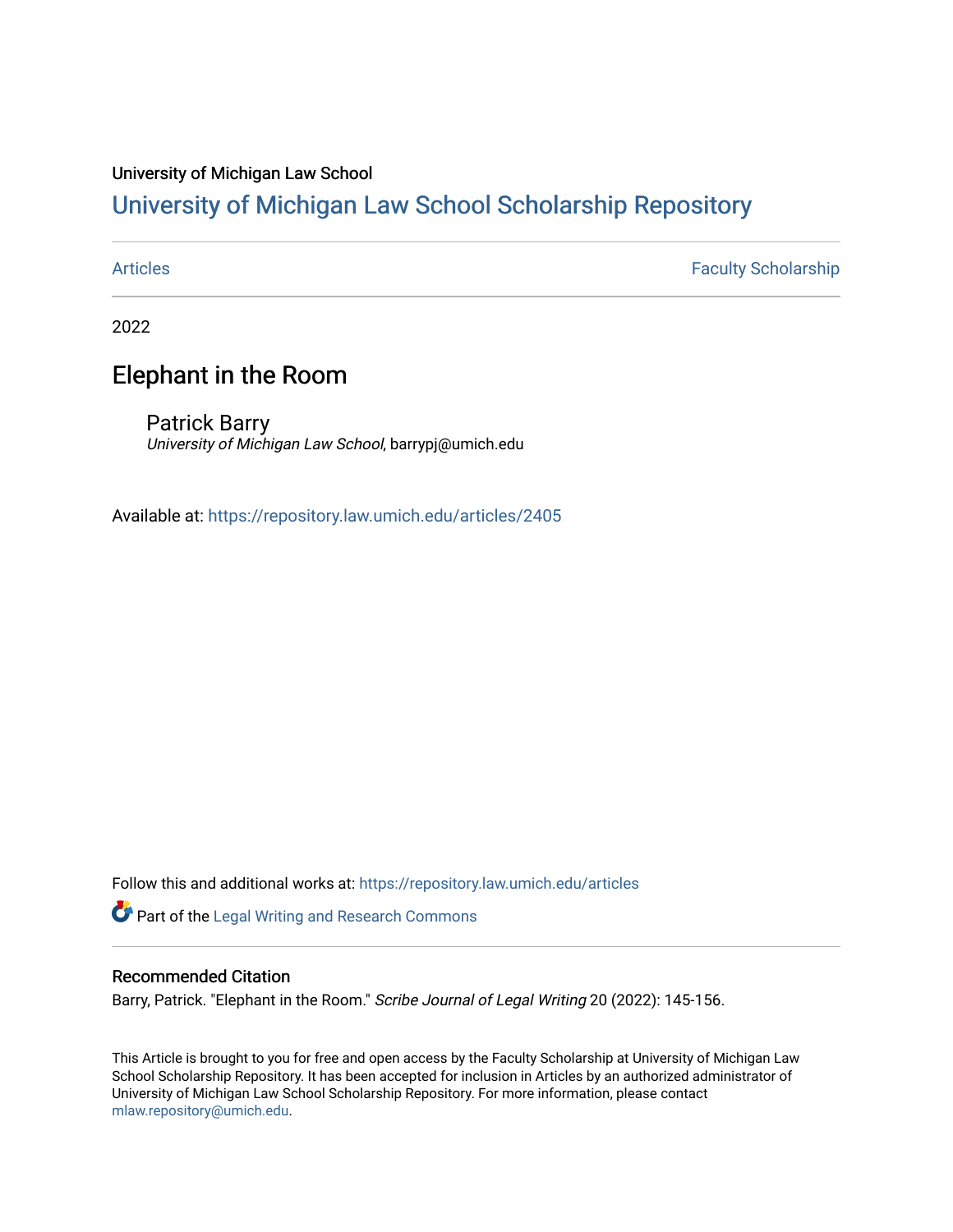Volume 20 2021–2022

# The Scribes Journal of Legal Writing

Articles by Robert E. Bacharach John G. Browning Joseph Kimble Patrick Barry Alex MacDonald Daniel R. Karon Adam Eakman Raymond P. Ward John Hightower Yakov Malkiel

Book Reviews by Linda M. Ryan Alex MacDonald Julie A. Oseid Shavonnie Carthens

*SJLW*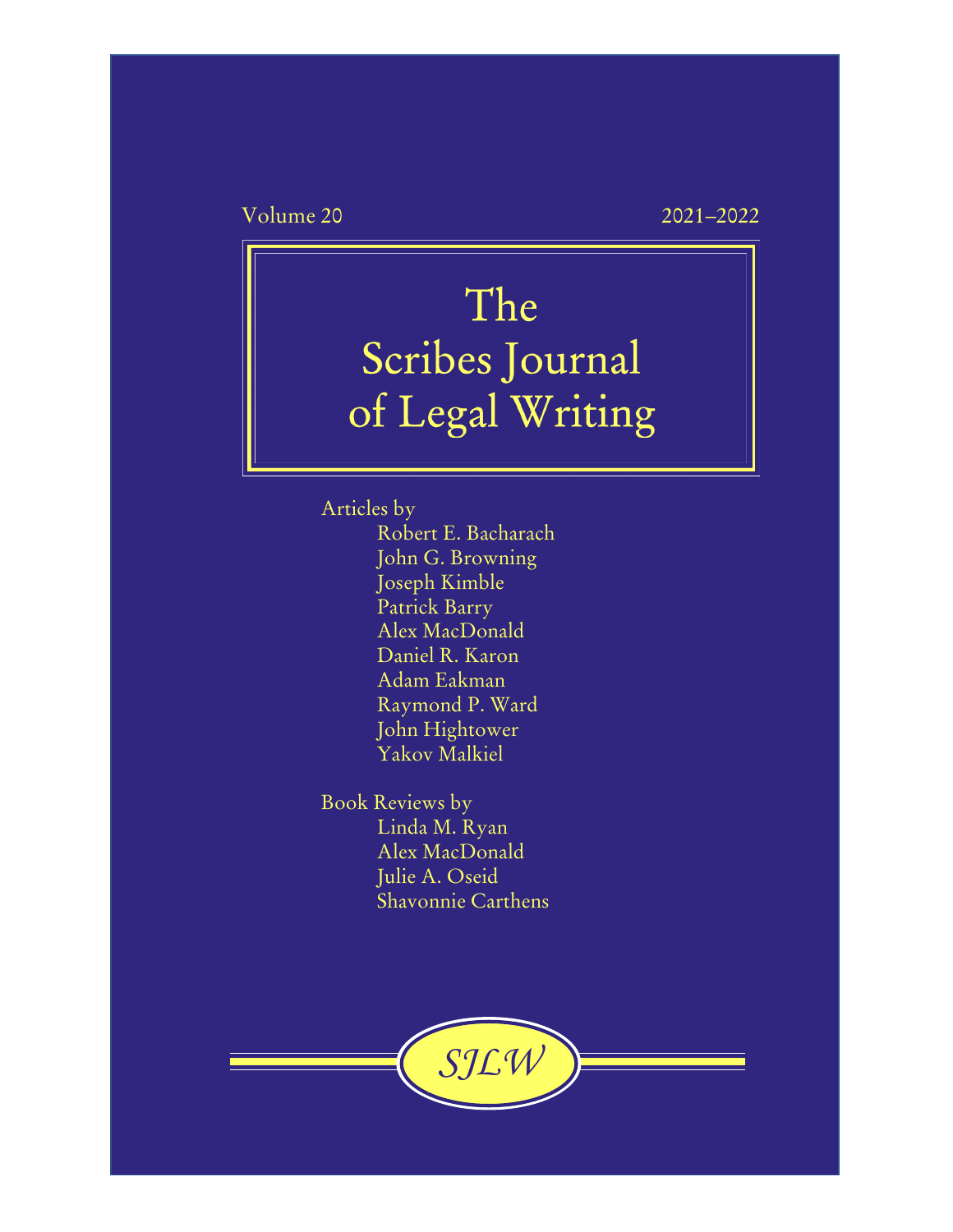# **Contents**

| Articles               |                                                                                                       |  |
|------------------------|-------------------------------------------------------------------------------------------------------|--|
| Robert E.<br>Bacharach |                                                                                                       |  |
| John G. Browning       | Should Legal Writing                                                                                  |  |
| Joseph Kimble          | Nielsen v. Preap, the Futility of<br>Strict Textualism, and the Case<br>for Universalism in Judging51 |  |
| Patrick Barry          | Investigative Advocacy:<br>The Mechanics of Muckraking69                                              |  |
| Alex MacDonald         | Shall We Proceed? Ebbs, Flows,<br>and Futility in the Debate over                                     |  |
| Daniel R. Karon        | A Letter to New (and Old)<br>Lawyers: Why You Need to<br>Write Well and How to Do It93                |  |
| Adam Eakman            | Six Usage Mistakes Common<br>in Legal Writing and                                                     |  |
| Raymond P. Ward        | Will I Ever See the Day<br>When Lawyers Write<br>Without Clichés?119                                  |  |
| John Hightower         | No More Gappy Typesetting,                                                                            |  |
| Yakov Malkiel          | Efficient Advocacy in a<br>Skeptical World  137                                                       |  |
| Patrick Barry          | Elephant in the Room  145                                                                             |  |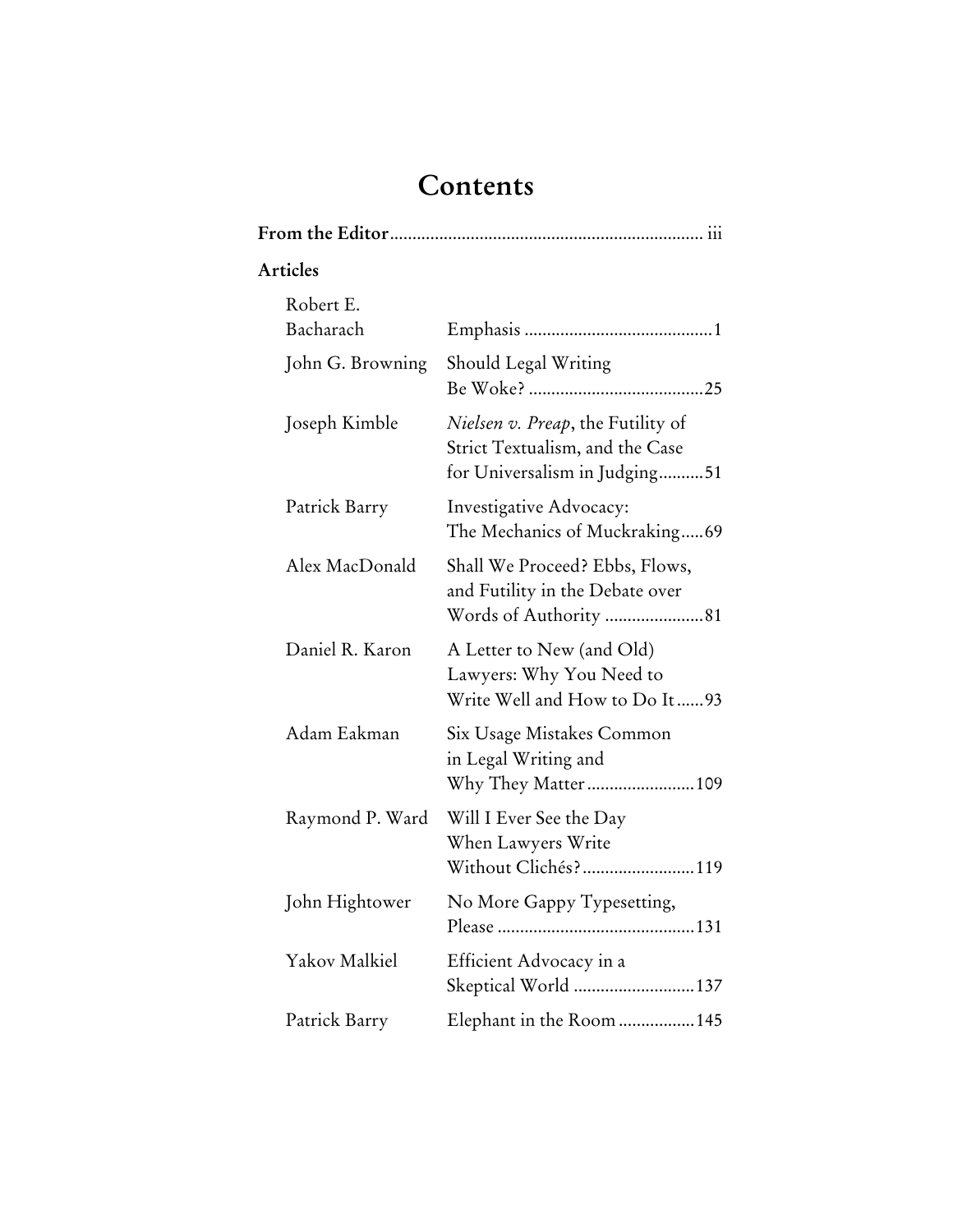#### **Book Reviews**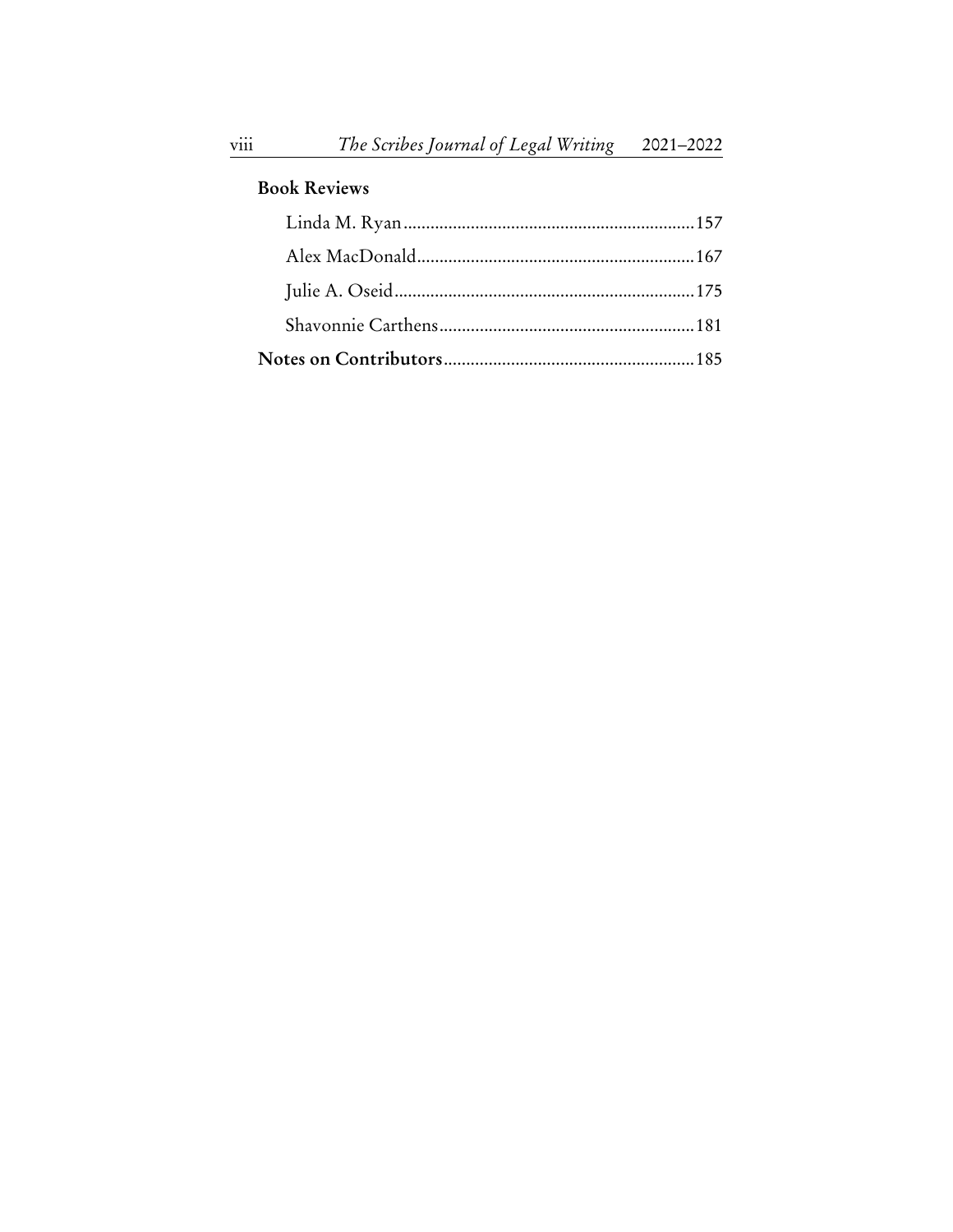## **Elephant in the Room**

#### **Patrick Barry**

*So will my page be colored that I write?*  — Langston Hughes, *Theme for English B* (1951)1

In a class designed to help students improve both their editing and their advocacy, I recently tried an exercise that produced some thoughtful follow-up emails. You can try it yourself. Simply jot down the titles of any books on writing you have read, heard of, or been assigned.

Perhaps, for example, your high-school English teacher had you work through chapters of *The Elements of Style* by William Strunk and E. B. White. Or maybe a friend once recommended that you check out *Eats, Shoots & Leaves* by Lynne Truss, the British grammarian who did something remarkable in 2004: turn a book about punctuation into a *New York Times* best seller.2

Whatever your sources, whatever your educational background, the point of the exercise is to merely get a rough sense of who and what has shaped your understanding of what "good writing" is — particularly when it comes to the documents you're expected to produce in school or at work. The results may be illuminating.

In case your mental library is a bit bare at the moment, here are several titles that my students generated during class. Seeing them might jog your own memory.

<sup>1</sup>  *Theme for English B*, Poetry Foundation, https://www.poetryfoundation.org /poems/47880/theme-for-english-b.

<sup>2</sup> Sarah Lyall, *Writes, Punctuation Book and Finds It's a Best-Seller*, N.Y. Times (Jan. 5, 2004), https://www.nytimes.com/2004/01/05/books/writes -punctuation-book-and-finds-it-s-a-best-seller.html.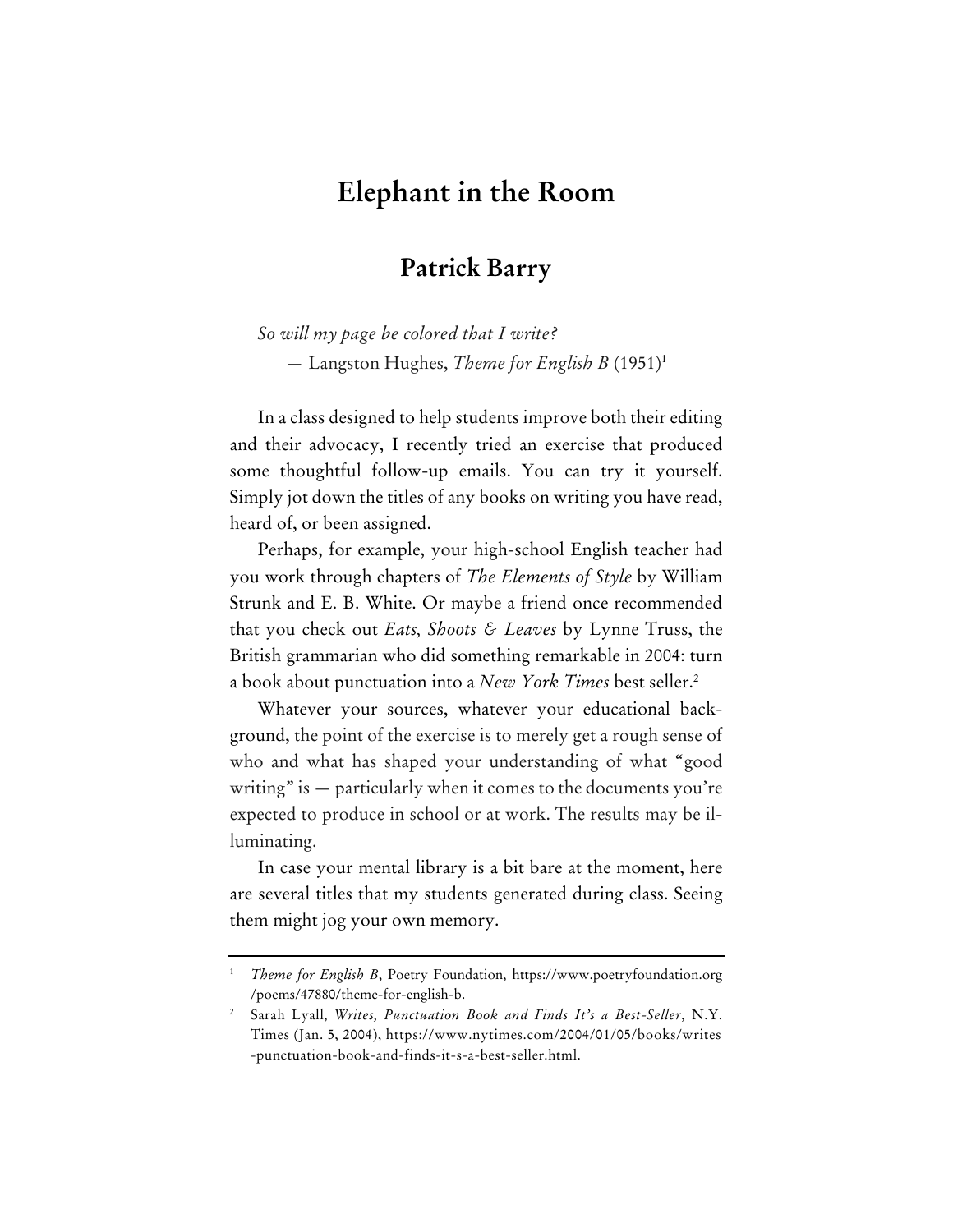- *Bird by Bird* by Anne Lamott
- *On Writing* by Stephen King
- *On Writing Well* by William Zinsser
- *Steering the Craft* by Ursula K. Le Guin
- *They Say/I Say* by Cathy Birkenstein and Gerald Graff
- *Plain English for Lawyers* by Richard C. Wydick
- *Legal Writing in Plain English* by Bryan A. Garner
- *Point Made* by Ross Guberman
- *Drafting Contracts* by Tina L. Stark

Now comes the hard part: look at your list and try to find at least one author who *isn't* white. You don't have to find ten. You don't have to find five. You don't even have to find two. You just have to find one.

My guess is that this task will be depressingly difficult. It certainly was for my students. Close to ninety people were in the class. Not one came up with a writing guide authored by a person of color. Nor did anyone in a separate seminar of 25 students a few days later. I think that's a problem.

#### **Writing White**

Over the past several decades, the student population at law schools across the country has become more and more racially diverse. In 1987, for example, only about one in every ten law students identified as a person of color; by 2019, that percentage shot up to almost one out of three.<sup>3</sup>

Yet take a look at the list of books you put down (if you did the exercise) or at virtually any collection of recommended

<sup>3</sup> Law School Admission Council, *Diversity in the US Population & the Pipeline to Legal Careers*, LSAC, https://report.lsac.org/View.aspx?Report=Diversity PopulationandPipeline.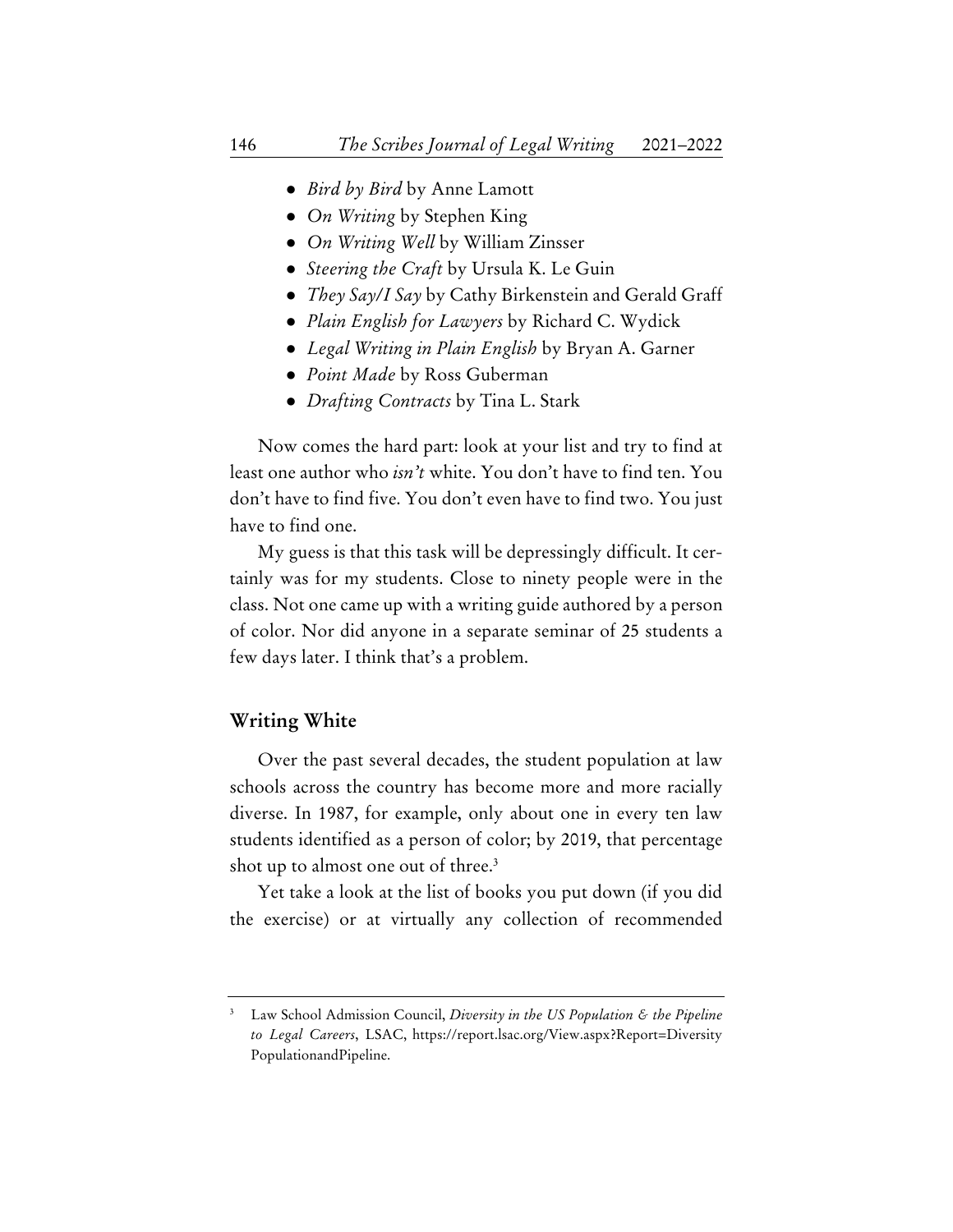manuals on writing.4 The composition of law schools may be changing dramatically, but the materials that students continue to be given to help them figure out how to put together documents that are proper, persuasive, and professional are designed pretty much exclusively by white people. "To write right," we seem to be saying, "you need to write white."5

A student identified this concern quite well in one of the follow-up emails I received after class:

> As a student of color, I feel like there's always a towering elephant in the law school classroom: the overwhelming majority of textbook authors and professors are white. But no one talks about it, and they certainly don't talk about how this [homogeneity] controls the narrative.

Think of your own education. How many of your courses were taught by white professors? How many of your textbooks

<sup>4</sup>  *See* Ross Guberman, *14 Great Books*, Legal Writing Pro, https://www .legalwritingpro.com/articles/14-great-books/; *Legal Writing/Contract Drafting Books*, American Bar Association, https://www.americanbar.org/groups/business \_law/publications/writing\_drafting/; *The Three Best Books About Writing — Are They on Your Shelf*, Law Professor Blogs (Mar. 18, 2009), https://lawprofessors .typepad.com/legalwriting/2009/03/the-three-best-books-about-writing-are-they -on-your-shelf.html; *Best Sellers in Legal Education Writing*, Amazon Best Sellers, https://www.amazon.com/Best-Sellers-Books-Legal-Education-Writing/zgbs /books/10929.

<sup>5</sup> For more on the connection between race and the teaching of writing, see Mya Poe, *Re-Framing Race in Teaching Writing Across the Curriculum*, 10 Across the Disciplines 1 (Aug. 7, 2013); Chris M. Anson, "Black Holes: Writing Across the Curriculum, Assessment, and the Gravitational Invisibility of Race," *in Race and Writing Assessment* 15 (Asao B Inoue & Mya Poe eds., 2012); Teri A. McMurtry-Chubb, *Writing at the Master's Table: Reflections on Theft, Criminality, and Otherness in the Legal Writing Profession*, 2 Drexel L. Rev. 41 (2009); Isabel Araiza et al., "Literate Practices/Language Practices: What Do We Really Know about Our Students?," *in Teaching Writing with Latino/a Students: Lessons Learned at Hispanic-Serving Institutions* 87 (Cristina Kirklighter, Diana Cardenas & Susan Wolff Murphy eds., 2007).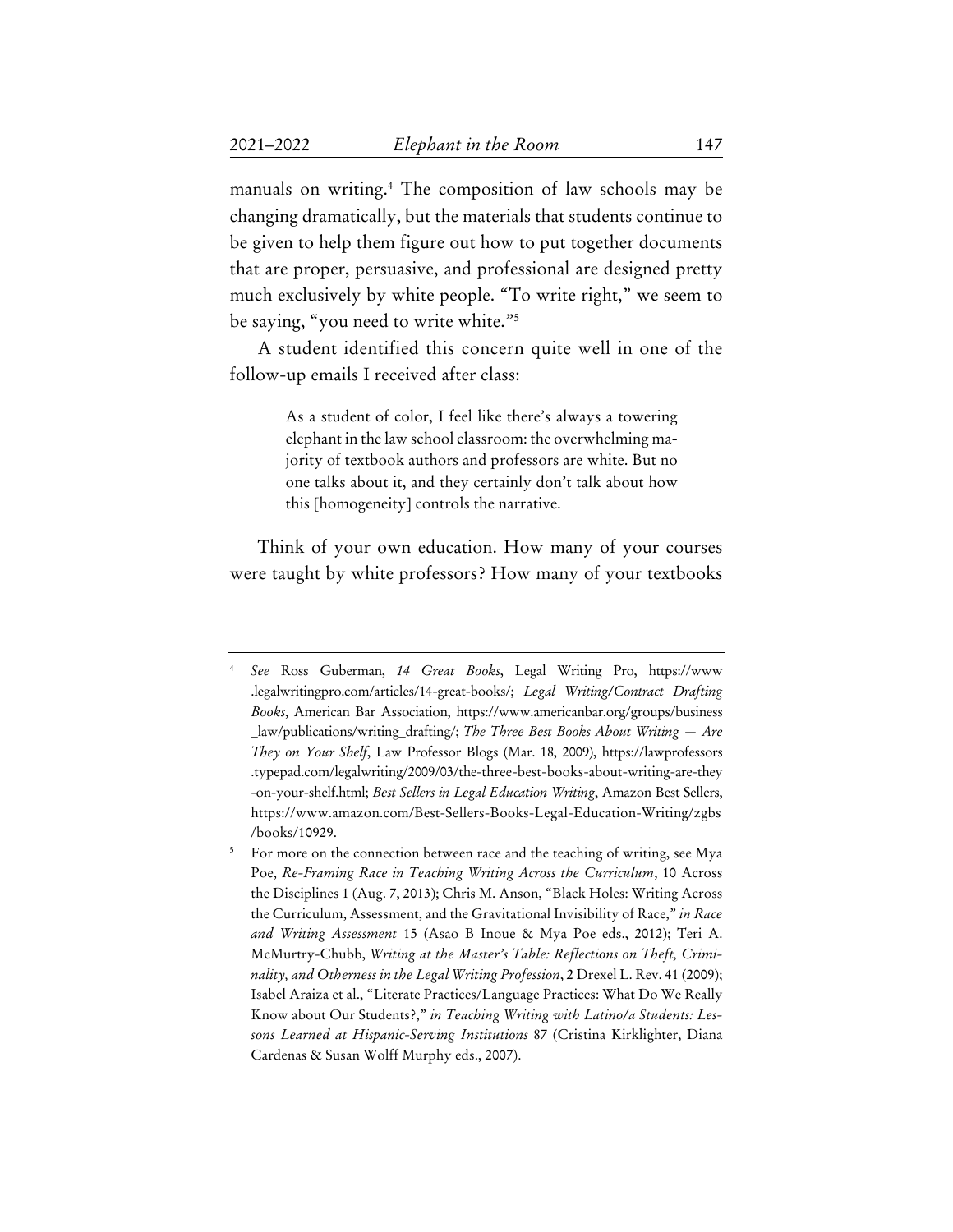were written by white authors? Ninety percent? Ninety-five? One hundred?6

Modupe Akinola, a professor at Columbia Business School, recently shared an anecdote on the podcast *Choiceology* that shows that this lack of diversity is certainly not limited to law schools. "I'd often find myself setting up to teach a class," she told the host, "and somebody, usually a prospective student, would come in and say, 'Oh, I'd like to sit in on this class and learn more about this class. Where's the professor?' Yes, they would say that to me, as I'm setting up, looking like the professor, on the computer getting everything ready."7

Akinola then offers a couple of reasons why the "Where is the professor?" question keeps coming her way: "I look young, so yes, that's one of the reasons why they might ask. But I also am African American, and if you ask most people how many African American professors have you had, most would say zero or one. And then you ask them how many African American female professors have you had, and they would certainly say zero. Maybe some would say one."8

<sup>6</sup> For a helpful overview of the lack of diversity among clinical law faculty in particular, see Jon C. Dubin, *Faculty Diversity as a Clinical Legal Education Imperative*, 51 Hastings L.J. 445 (2000); G.S. Hans et al., *The Diversity Imperative Revisited: Racial and Gender Inclusion in Clinical Law Faculty*, 26 Clinical L. Rev. 127 (2019).

<sup>7</sup>  *Choiceology: Season 3 Episode 5*, Charles Schwab (May 13, 2019), https://www .schwab.com/resource-center/insights/content/choiceology-season-3-episode-5.

<sup>8</sup>  *Id.*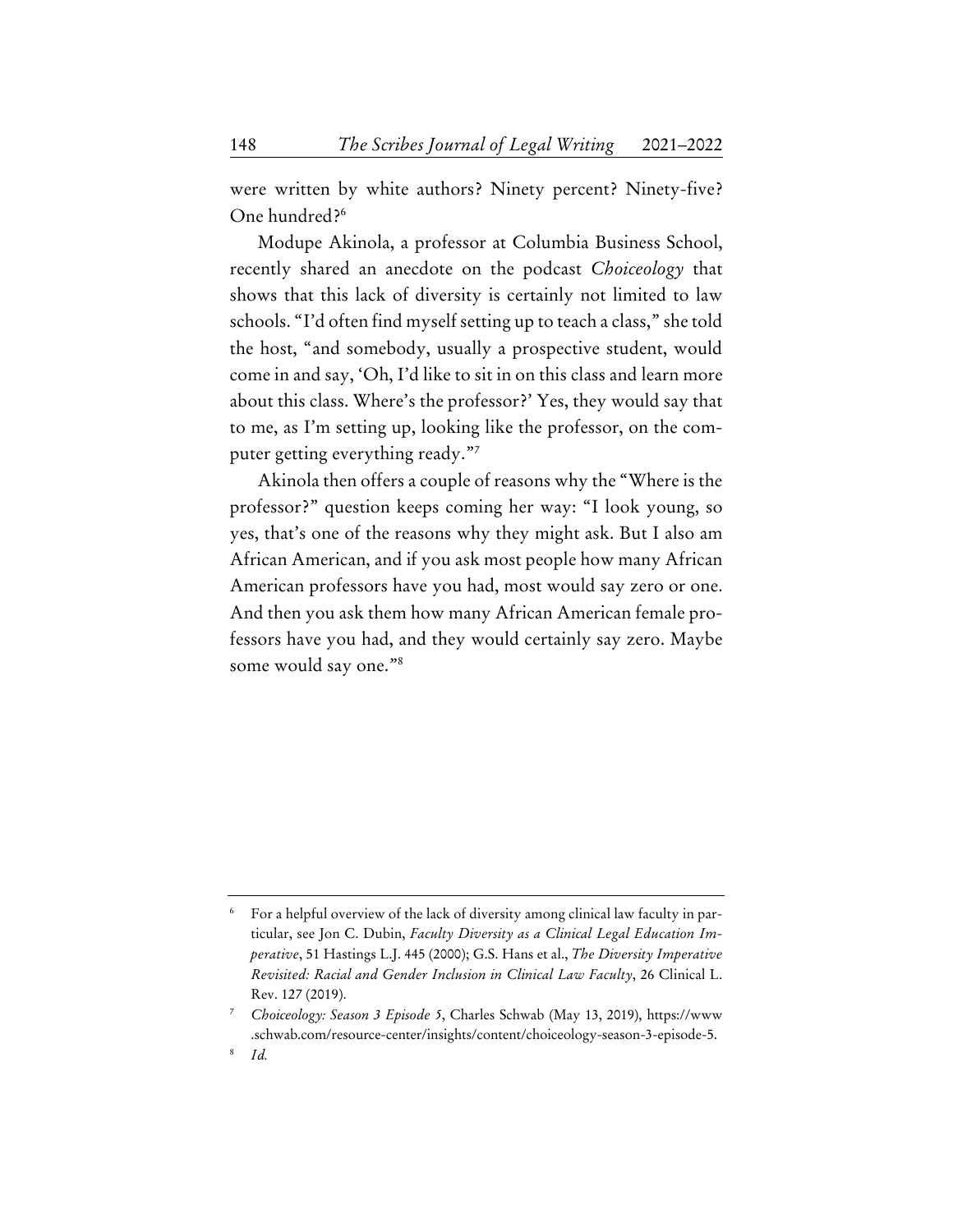#### **White Forest, Dense Student**

Akinola's story made me curious. How many African-American9 female professors did I have when I was a student? How about the number of professors of color in general?

Here's what a quick check of my transcripts revealed. In four years of college, five years of graduate school, and three years of law school, I had right around what Akinola predicted: a grand total of one African-American female professor. And that was for a two-week trial-advocacy workshop in law school that was team-taught by a bunch of professors. My senior faculty mentor in the workshop was white. So was my junior faculty mentor.

If we expand the category to include professors of color in general, the number increases a bit, but not by much. It drops to zero, however, if we focus only on writing courses.

I take a lot of responsibility for this lack of curricular diversity. Professors of color existed at the law school I attended and at the universities where I went to college and graduate school. I could have done a much better job of seeking out their courses. Even when I signed up for ones explicitly about race — "American Law and the Rhetoric of Race" in college; "Race, Radicalism, and the Cold War" and "African Americans and the Literary Left" in graduate school  $-$  they were taught by white people. Wonderful white people. Brilliant white people. But white people nonetheless.

I was too intellectually dense as a student to realize the consequences of these choices, and I was certainly too emotionally

<sup>9</sup> I recently followed the lead of many publications — including the *New York Times* — in using *Black* instead of *African American*. But given that Akinola used *African American* when telling her anecdote, I decided to stick with that phrase as well. For an overview of how various style guides are navigating this issue, *see* Merrill Perlman, *AP Tackles Language About Race in This Year's Style Guide*, Colum. Journalism Rev. (Apr. 1, 2019), https://www.cjr.org/language \_corner/ap-style-guide-race-black-vs-african-american.php.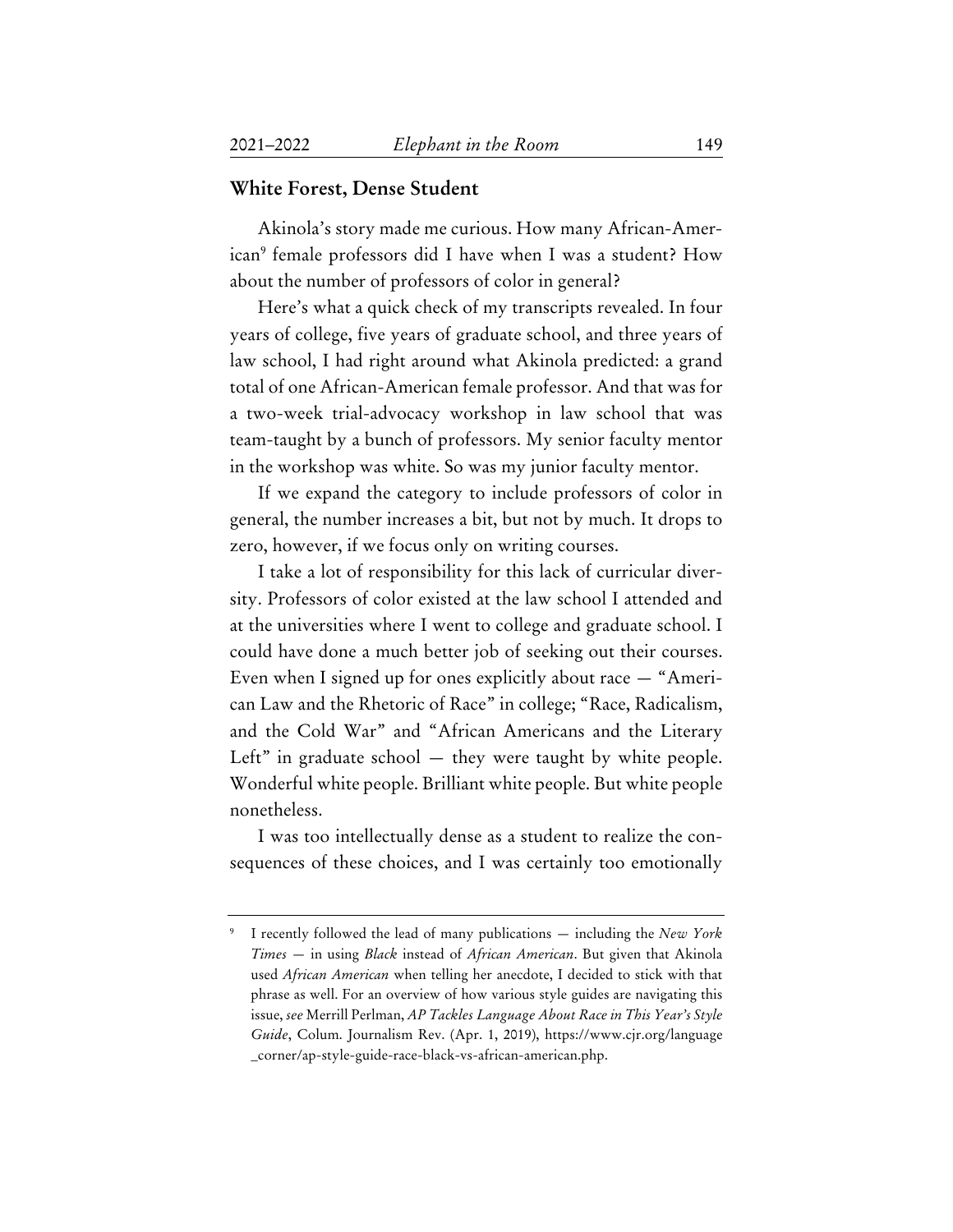and culturally dense to realize something else: how hard it must have been for students of color to have to pick from that same disproportionately white menu of faculty. As Shaun Harper, the executive director of the USC Race and Equity Center, has noted, "if in every class, all of your professors are white, it might signal that smart people of color don't belong here. Or when the only people who look like you are cutting the grass, emptying the trash, or frying French fries in the food court, that might suggest to you that my people are not thought of as professorial or professional."10

It can of course be tough, particularly when building your schedule each semester, to see how a collection of decisions that seem individually reasonable can lead to a collectively undesirable result. I can't identify a specific course that I regret taking. I liked all my professors. I now even consider many of them friends.

But when I take a more macro-level view of my transcripts and overall course selection, I certainly think to myself, "Man. Each individual tree was great, but the forest it created was regrettably white."

#### **Rebalancing Your Portfolio**

I share this regret with my students so that they give some extra consideration to what kind of forest they want to create and inhabit — not just in their academic life but also in their social life, in their political life, and certainly in their professional life. I also give them the following assignment, usually right after we do the "Elephant in the Room" exercise. It builds off a different

<sup>10</sup> Larry Gordon, *Racial Minorities Feel Like Outsiders at Some Colleges, USC Diversity Expert Says*, EdSource (Jan. 3, 2018), https://edsource.org/2018/racial -minorities-feel-like-outsiders-at-some-colleges-usc-diversity-expert-says /591725.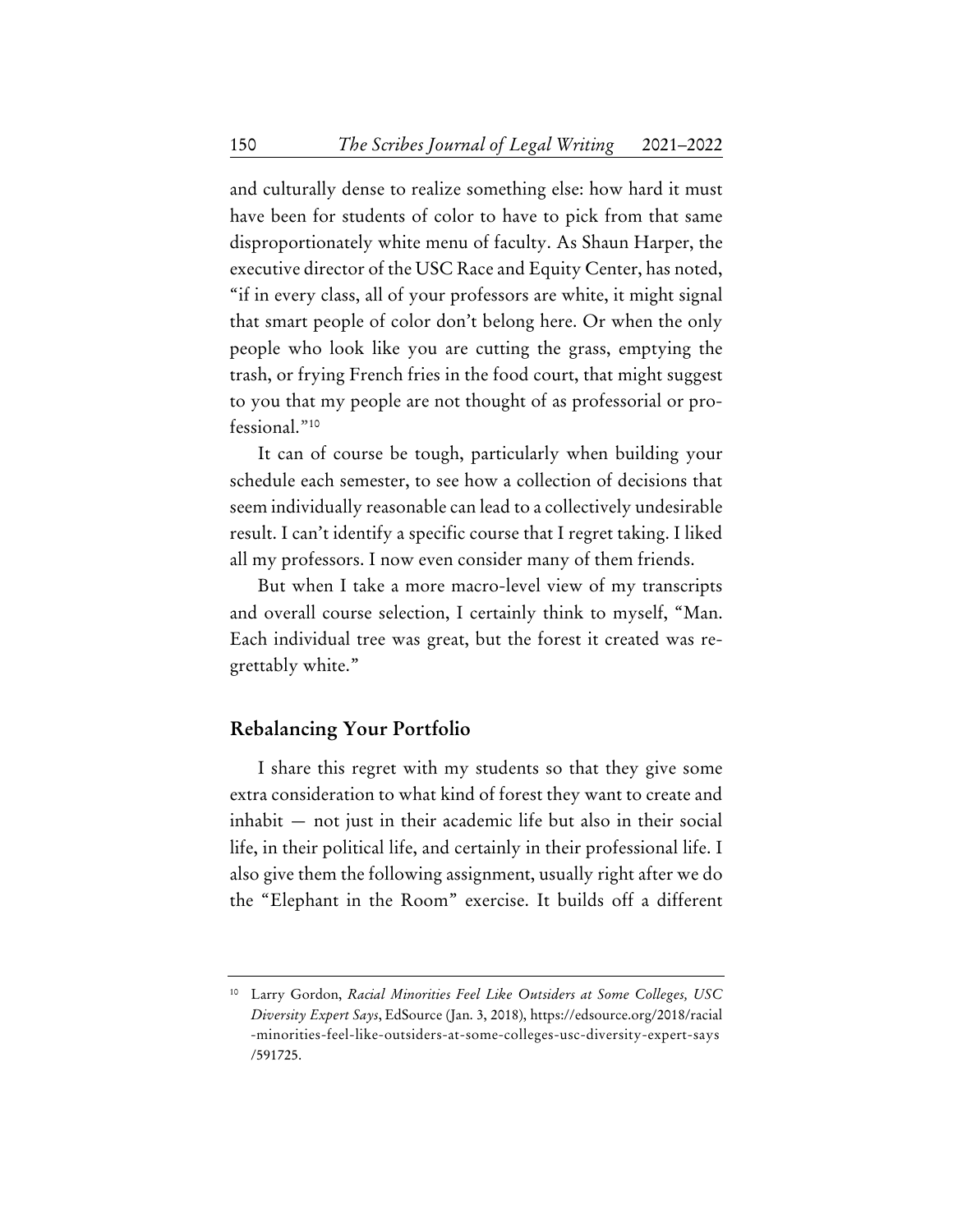assignment, called "Good Sentences," in which they are asked to devote 30–60 minutes each week to reading quality writing.

The Good Sentences assignment gives students a lot of control over what they decide to fill their brains with. One option is to choose from a mix of fiction, journalism, scholarly articles, briefs, and poetry related to whatever we are talking about in class that week. Maybe that's health law. Maybe that's intellectual-property law. Maybe that's entrepreneurship. A second option is to choose a book they've been meaning to start or finish.

The "Elephant in the Room" twist comes through the steps outlined below. It typically comes toward the end of the semester, after students have about eight to ten weeks of picking at least some of their own reading material.

- **Step 1**: Think about the pieces you have selected to read during the Good Sentences assignments each week.
- **Step 2**: Write down what you guess might have been your personal breakdown in at least two categories below:
	- Genre: Do you think that you read more literary sentences than journalistic sentences? And if so, by how much? Did you read any of the poetic sentences? How about the Supreme Court ones?
	- Gender: Do you think you read more pieces by women than by men? More men than women? Did you read any pieces by someone who doesn't identify as a man or a woman?
	- Race/Ethnicity/Nationality: This category might take some Googling to discover if you don't immediately recognize the authors.
	- Sexual Orientation: This category also might take some Googling.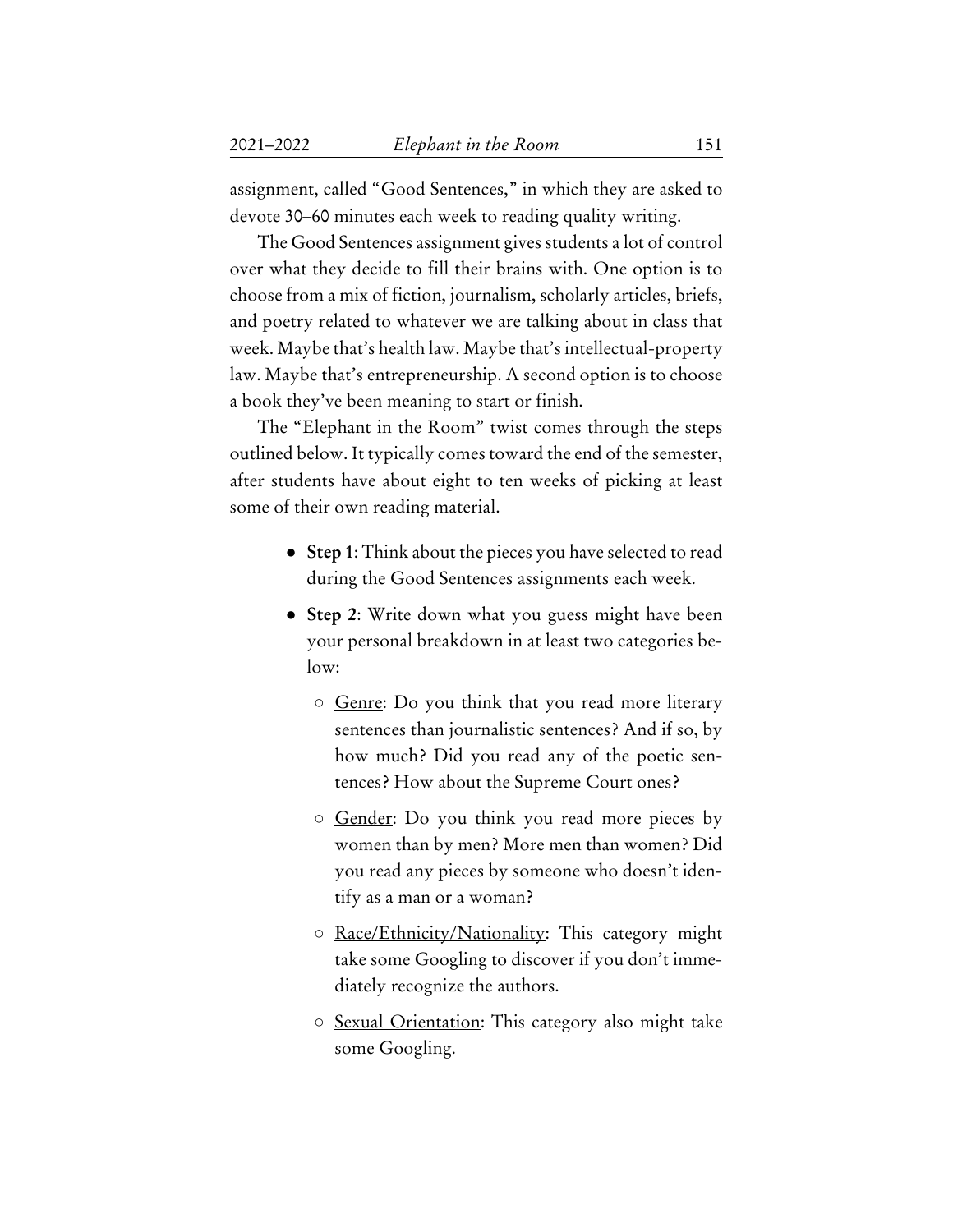- Ideology: Are you reading only conservative writers? Only liberal ones? One rough indicator may be the publications in which each piece was printed: *National Review* vs. *New Yorker* vs. *New York Times* vs. *Commentary* vs. . . .
- **Step 3**: After guessing what you *thought* your ratios might have been, write down what your *actual* ratios were. Raw numbers can be instructive.
- **Step 4**: Upload a paragraph of at least 75 words summarizing your findings from Steps 1–3. Include whether you want to make any changes to your current reading habits in the coming weeks, months, and years.

Does this assignment put more professors of color in the classroom? No. Does it miraculously even up the racial composition of casebook authors and style guides? Definitely not.

One thing it does do, however, is get students to think about how they might rebalance their intellectual portfolio. Here are some sample responses:

> ● "Gender is the factor I've been most aware of and have been trying to rebalance in my readings. Thinking back to the past 3 months, more than half of the political authors I have read were female, especially as I have become passionate about exploring more nuanced narratives on leadership and public service. Yet the clear lack of representation of non-binary individuals in my readings is a sign that I haven't done enough to seek out these authors. Especially among community organizers and advocates, there is much for me to explore and learn, and I want to commit to expanding the narratives I read."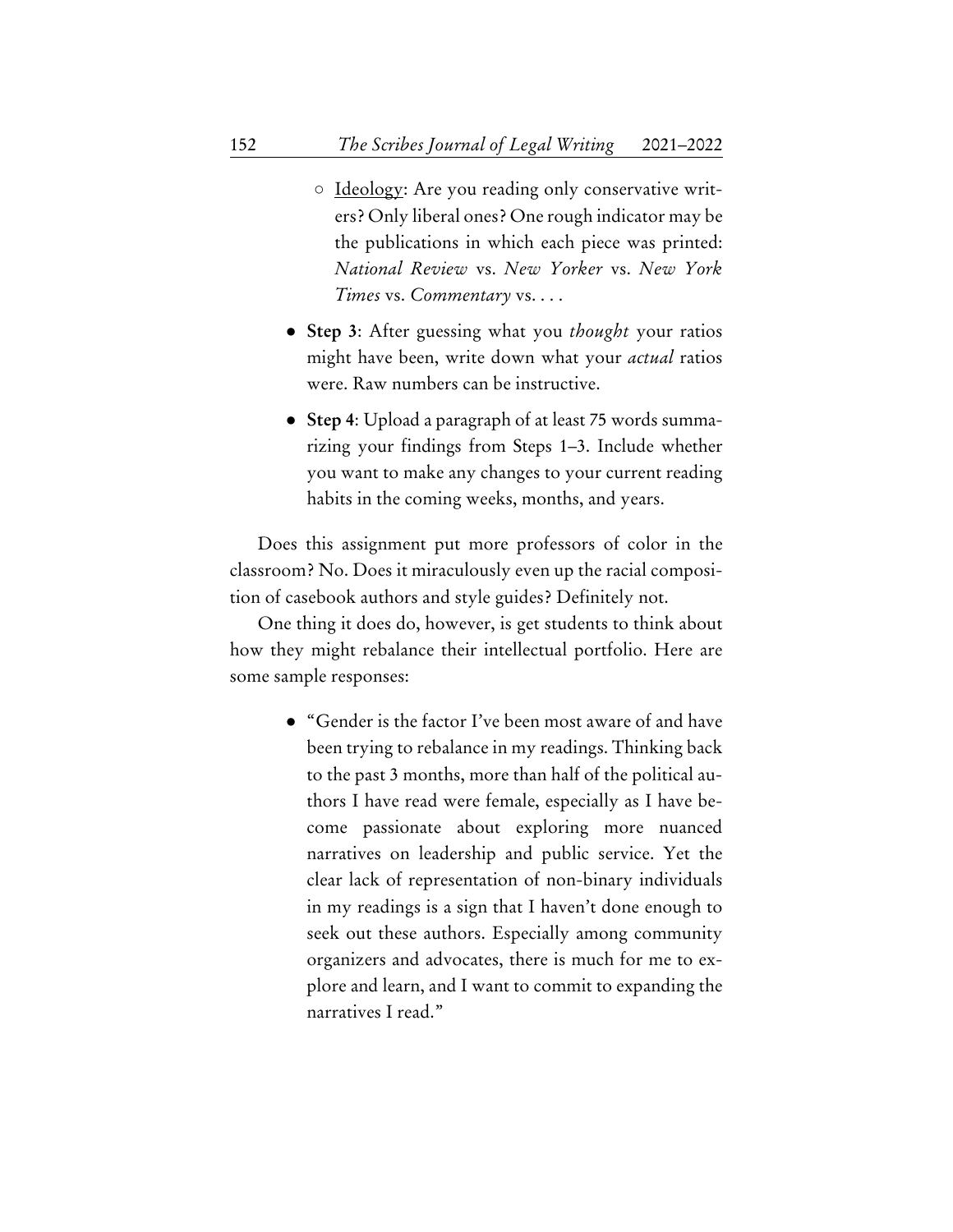- "I realize that despite my efforts to diversify my reading, the balance is still very white. I also realize that among the writers of color that I have read recently, almost all of them are Black. Very few are Latinx, Middle-Eastern, or Asian. I want to commit to expanding the narratives I read to include a wider range of racial and ethnic backgrounds. I know I still have a lot of work to do towards this goal."
- "This assignment has been both eye-opening and disturbing. I didn't realize how much of my life is dominated by white male influence. I don't think that this trend is by any means intentional, but it certainly seems like I unconsciously gravitate towards things penned and produced by white males. To get new perspectives, I will have to be intentional about reading things from different points of view and backgrounds."
- "In the last few years, I've made an intentional choice to try to read more work by queer women of color. Next year, I'd like to commit to reading more from authors who have a disability. I am going to be clerking for a judge with a significant physical disability after graduation, and it made me realize that I haven't done enough to center the perspective of people with disabilities in my own social circles or in my reading."

Much more than a new set of reading lists and habits is required to address the "elephant in the room" that my student rightly identified in her email. But I am encouraged that there are ways like the assignment this essay describes — that can help all of us become not just more aware of our mental inputs but genuinely committed to broadening them.

I am also encouraged that the student herself recently published a piece of legal scholarship, law reviews being another place